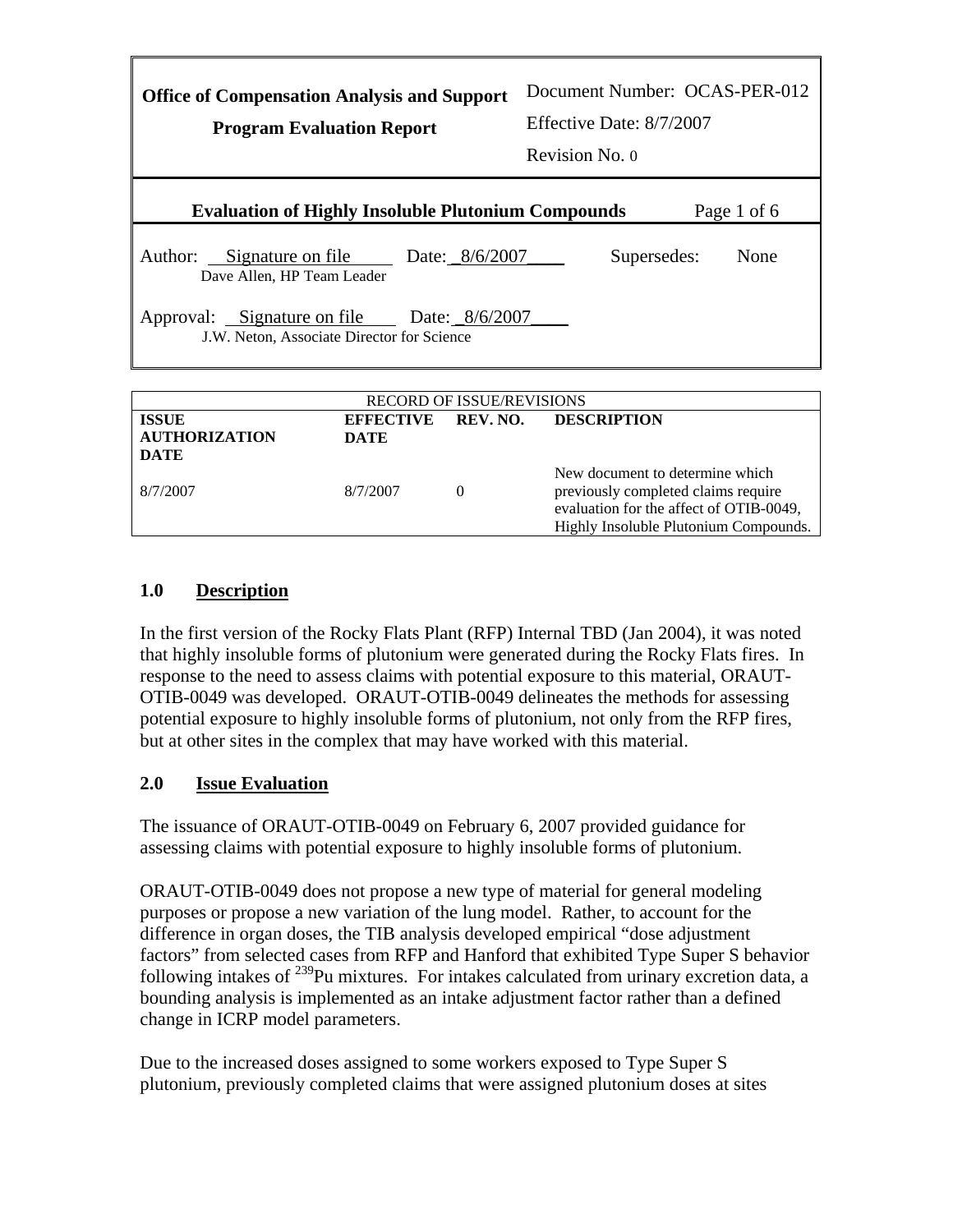| <b>Office of Compensation Analysis and Support</b><br><b>Program Evaluation Plan</b> |                | Document Number: OCAS-PER-012 |             |
|--------------------------------------------------------------------------------------|----------------|-------------------------------|-------------|
| Effective Date: 8/7/2007                                                             | Revision No. 0 |                               | Page 2 of 6 |

where this material is potentially available for exposure need to be reexamined to determine the impact (if any) on the dose assessment.

# **3.0 Plan for Resolution or Corrective Action**

# **3.1 Determining the total population of claims**

The criteria used to determine the population of claims potentially affected by ORAU-OTIB-0049 are:

- 1. Probability of Causation (PC) less than 50%;
- 2. Most recent version of the dose reconstruction approved by OCAS on or prior to February 6, 2007
- 3. Potential for highly insoluble form of plutonium at the site (see Attachment A); and,
- 4. Claim currently at DOL (some claims are returned for rework for various reasons)

On July 5, 2007, these criteria were used to generate the list of 4,865 potentially affected claims.

#### **3.2 Determination of claims which will not change due to ORAU-OTIB-0049.**

Each of the 4,865 identified claims would require a new dose reconstruction, unless it can be definitively shown that the Probability of Causation (PC) will not increase to 45% or greater<sup>[1](#page-1-0)</sup> under the maximum possible change in dose. Under ORAUT-OTIB-0049, there are two screening criteria that can employed to make this determination.

# **Screening Criterion 1**

The effect of OTIB-0049 on changing a compensation decision for previously completed dose reconstructions can be evaluated by examining the Probability of Causation (PC) on a case by case basis. The use of PC as a screening criterion is based on the fact that the dose estimate is mathematically proportional to the Excess Relative Risk (ERR). As shown below, the probability of causation is determined directly from the ERR as:

 $PC = [ERR/(1+ERR)]*100\%$ 

 $\overline{a}$ 

From this equation, it can be seen that an ERR of 1.0 would result in a PC of 50% and an ERR of 0.818 would result in a PC of 45%. It can also be seen that, for a given case, the effect on PC of a known increase or decrease in dose can be mathematically determined using only the original PC and this equation.

<span id="page-1-0"></span> $1$  A PC of 45% was selected because any claim that could exceed this value would be required to have 30 IREP runs with 10,000 iterations per run.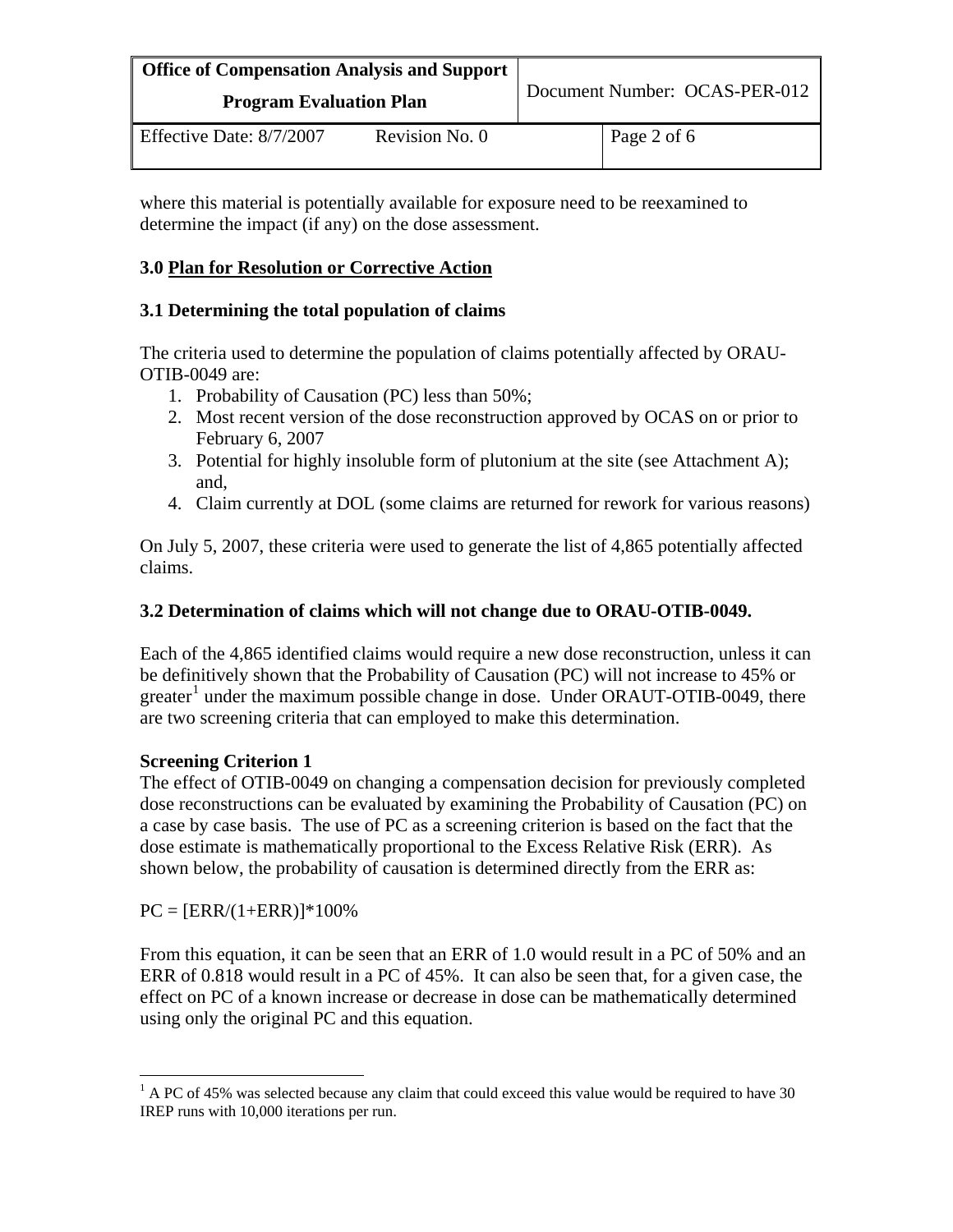| <b>Office of Compensation Analysis and Support</b><br><b>Program Evaluation Plan</b> |                | Document Number: OCAS-PER-012 |             |
|--------------------------------------------------------------------------------------|----------------|-------------------------------|-------------|
| Effective Date: 8/7/2007                                                             | Revision No. 0 |                               | Page 3 of 6 |

For ORAUT-OTIB-0049, the effect on dose to the lung and the LN(TH) is dependent on factors which can not be evaluated using screening techniques. **Because of this, NIOSH will request DOL to return for rework those cases in which the lungs or the thoracic lymph nodes were the reconstructed organ**. For the remaining organs, the effect of ORAUT-OTIB-0049, as shown in table 4-5 of the OTIB, is to increase the dose from the inhalation of plutonium by a factor of 4. Although the exact effect can only be determined on a case by case basis, it is clear that the maximum amount that the dose would increase for any of these cases is a factor of four.

Using the PC equation above, it can be calculated that, ORAUT-OTIB-0049 can not raise the PC to 45% if the original PC was at or below 16.97%. Because of this, a PC at or below 16.97% is used as a screening criterion to determine which cases can not increase to greater than 45% PC when OTIB-0049 is applied. **As noted above, this criterion does not apply to cases in which the lung or the LN(TH) are the reconstructed organ.** It also does not apply to cases that are affected by other technical program changes. It should also be noted that this is a conservative analysis in that it applies the factor of four to all doses, including external dose and internal dose from other isotopes. In a revised dose reconstruction, this increase obviously would not be applied to these other doses. Therefore, this screening criterion will conservatively identify a population of claims larger than the population that will actually have an increase in PC to greater than 45%.

#### **Screening Criterion 2**

An additional screening criterion can be established to eliminate those cases from further consideration in which ORAUT-OTIB-0049 will cause no change in the dose estimate. Those would be cases in which no plutonium dose was reconstructed or cases in which the intake was not estimated using bioassay data<sup>[2](#page-2-0)</sup> and the target organ was not lung or LN(TH).

Screening criteria 1 and 2 identified 3,108 cases of the total affected population of 4,865 that can be definitively identified as remaining below 45% in light of the changes required by ORUAT-OTIB-0049.

# **3.3 Consideration of other Program Changes**

Some of the claims that would remain below 45% as a result of ORAU-OTIB-0049 may be affected by more than one change in methodology. Since claims in this population come from a number of sites, there are a number of changes that could affect them. Some of these other changes require a new dose estimate to determine the affect on the

<span id="page-2-0"></span> $\overline{a}$  $2 \text{ In ORAUT-OTIB-0049, the only photonium dose calculations that are affected (other than lung and$ thoracic lymph nodes which are being reworked) are those based on bioassay data. Those plutonium doses that were determined using air concentration data are not affected by the new Super S calculation.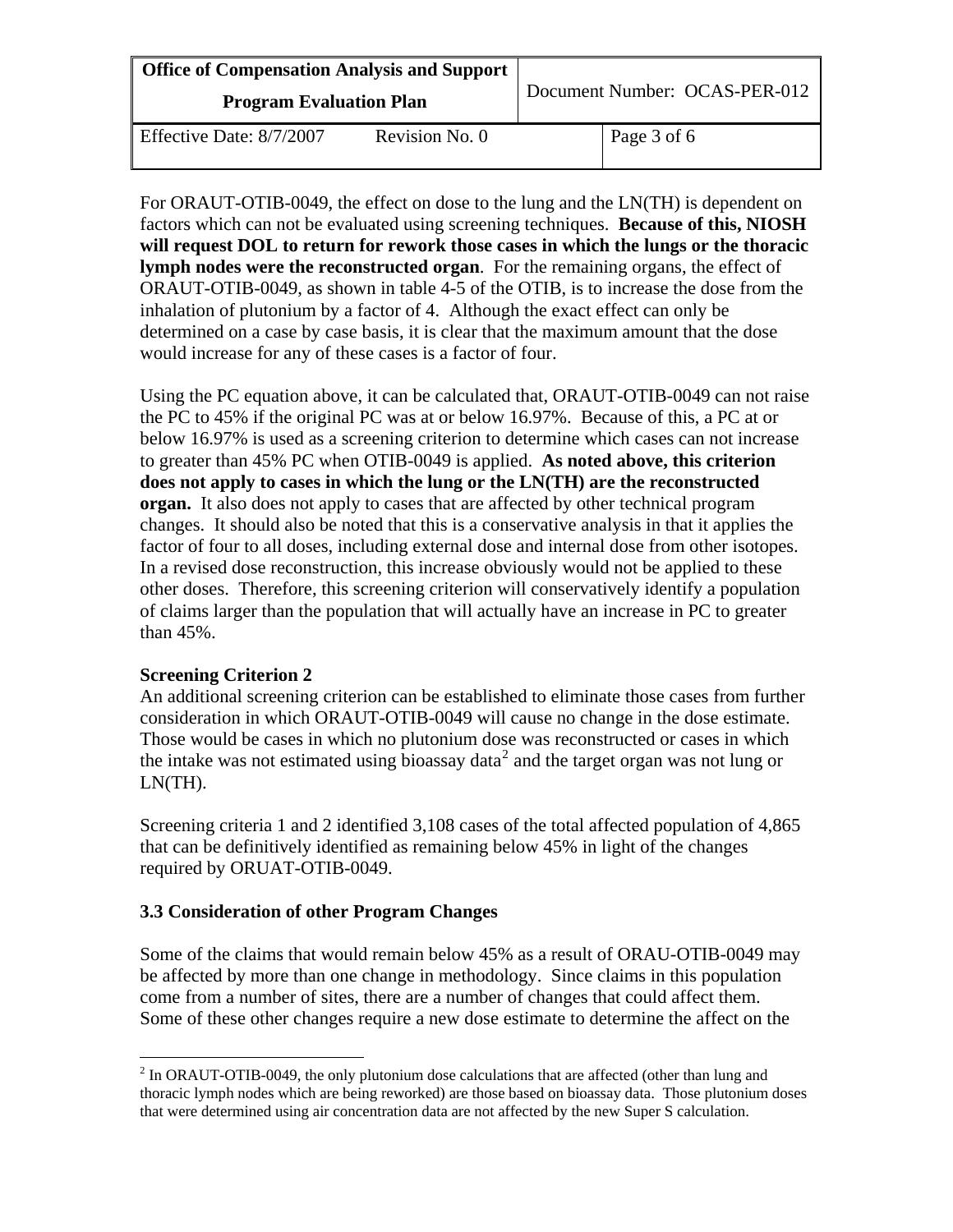| <b>Office of Compensation Analysis and Support</b><br><b>Program Evaluation Plan</b> |                | Document Number: OCAS-PER-012 |             |
|--------------------------------------------------------------------------------------|----------------|-------------------------------|-------------|
| Effective Date: 8/7/2007                                                             | Revision No. 0 |                               | Page 4 of 6 |

claim. It is therefore necessary to review each claim to determine if additional changes potentially affect the claim. NIOSH will review each of the 3,108 cases and provide DOL with a document indicating what changes the claim was reviewed against and why none of changes would raise the Probability of Causation above 45%. For any cases where it is not possible to provide this document without a new dose estimate, NIOSH will request that DOL return the case for a new Dose Reconstruction.

# **3.4 Path Forward**

DOL will be provided a list of the entire population of potentially affected claims (4,865 claims). NIOSH has determined that 1,757 of these claims required a new dose estimate to determine the affect of this change. NIOSH is requesting that DOL return these claims to NIOSH for a new Dose Reconstruction. NIOSH will review the remaining 3,108 claims to determine if any other changes also affect the claim. For each of these claims, NIOSH will either request the claim be returned for a new Dose Reconstruction, or provide DOL with documentation indicating why the changes will not cause the Probability of Causation to increase above 45%.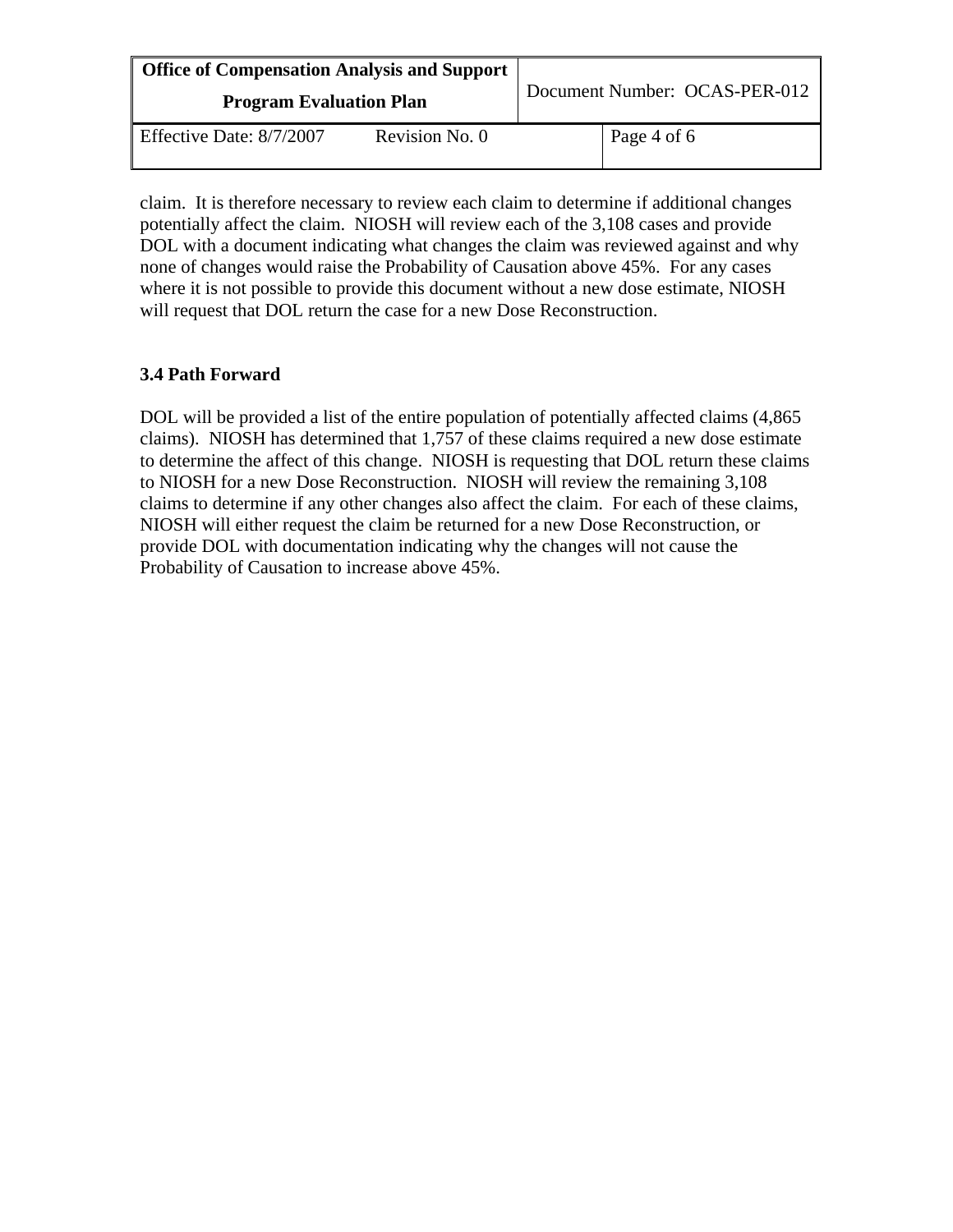| <b>Office of Compensation Analysis and Support</b><br><b>Program Evaluation Plan</b> |                | Document Number: OCAS-PER-012 |             |
|--------------------------------------------------------------------------------------|----------------|-------------------------------|-------------|
|                                                                                      |                |                               |             |
| Effective Date: 8/7/2007                                                             | Revision No. 0 |                               | Page 5 of 6 |

#### **4.0 References**

- 1. ORAUT (Oak Ridge Associated Universities Team), ORAUT-TKBS-0011-5, *Technical Basis Document for the Rocky Flats Plant – Occupational Internal Dose, Rev 00*, January 12, 2004.
- 2. ORAUT (Oak Ridge Associated Universities Team), ORAUT-OTIB-0049, *Estimating Doses for Plutonium Strongly Retained in the Lung, Rev 00*, February 6, 2007.